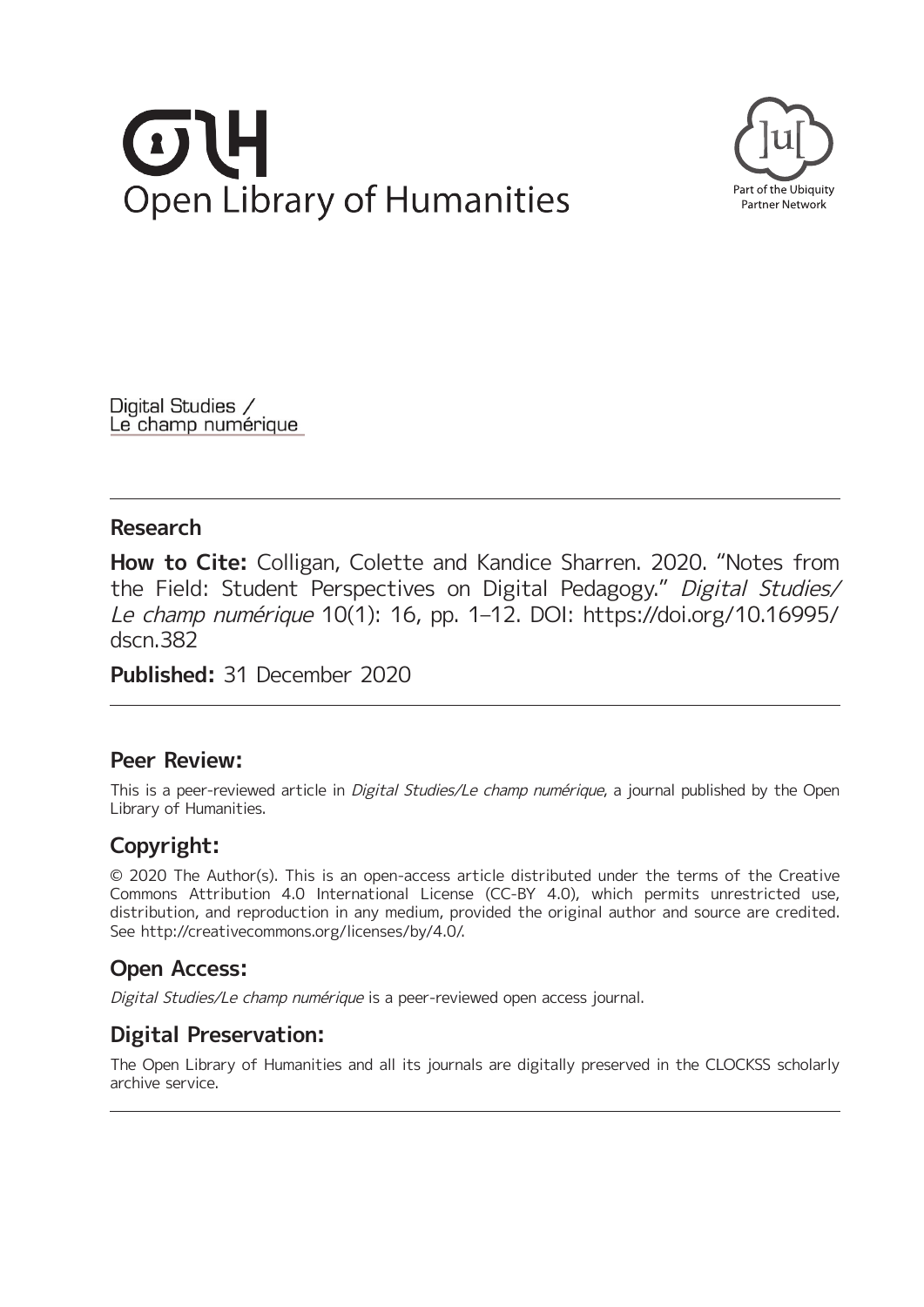Digital Studies / Le champ numérique Colligan, Colette and Kandice Sharren. 2020. "Notes from the Field: Student Perspectives on Digital Pedagogy." Digital Studies/Le champ numérique 10(1): 16, pp. 1–11. DOI:<https://doi.org/10.16995/dscn.382>

### **RESEARCH**

# Notes from the Field: Student Perspectives on Digital Pedagogy

Colette Colligan and Kandice Sharren Simon Fraser University, CA Corresponding author: Kandice Sharren ([ksharren@sfu.ca\)](mailto:ksharren@sfu.ca)

This special collection on digital pedagogy features essays by student researchers within the Digital Pedagogy Network (DPN). DPN is an informal interdisciplinary training network formed to foster the transfer of Digital Humanities (DH) knowledge and skills and to build connections between Simon Fraser University (SFU) and University of Victoria (UVic) faculty, students, librarians, educational partners, and the public. Central to the network has been the participation and experience of students, who have shared their digitally-focused work in a series of showcases and symposia that have alternated between SFU and UVic. What emerged during these events were student perspectives on current pedagogical practices in Digital Humanities, both inside and outside the classroom, as well as for the degree and beyond. Our special collection builds on these perspectives, featuring student authors addressing issues that over the past five years have been central to their DH learning and training. These student perspectives gather into four topic clusters, namely 1) Collaboration with Galleries, Libraries, Archives, & Museums (GLAM); 2) Digital Doctorates; 3) Major Research Projects; and 4) Transforming DH Pedagogy.

**Keywords:** digital humanities (DH); digital pedagogy; GLAM institutions; digital projects; student labour; digital activism

Cette collection spéciale portant sur la pédagogie numérique consiste en des dissertations écrites par des chercheurs-étudiants dans le cadre du Digital Pedagogy Network (DPN – Réseau de pédagogie numérique). Le DPN est un réseau informel d'entraînement interdisciplinaire créé pour favoriser le transfert de connaissances et d'habilités liées aux humanités numériques et pour développer des liens entre les effectifs, les étudiants, les bibliothécaires, les partenaires éducatifs de l'Université Simon Fraser (SFU) et l'Université de Victoria (UVic) et le public. La participation et les expériences d'étudiants, qui ont partagé leur travail concernant la numérique dans une série de présentations et symposiums qui ont alterné entre SFU et UVic, ont joué un rôle primordial dans ce réseau. Ce qui est ressorti durant ces évènements étaient les perspectives d'étudiants envers les pratiques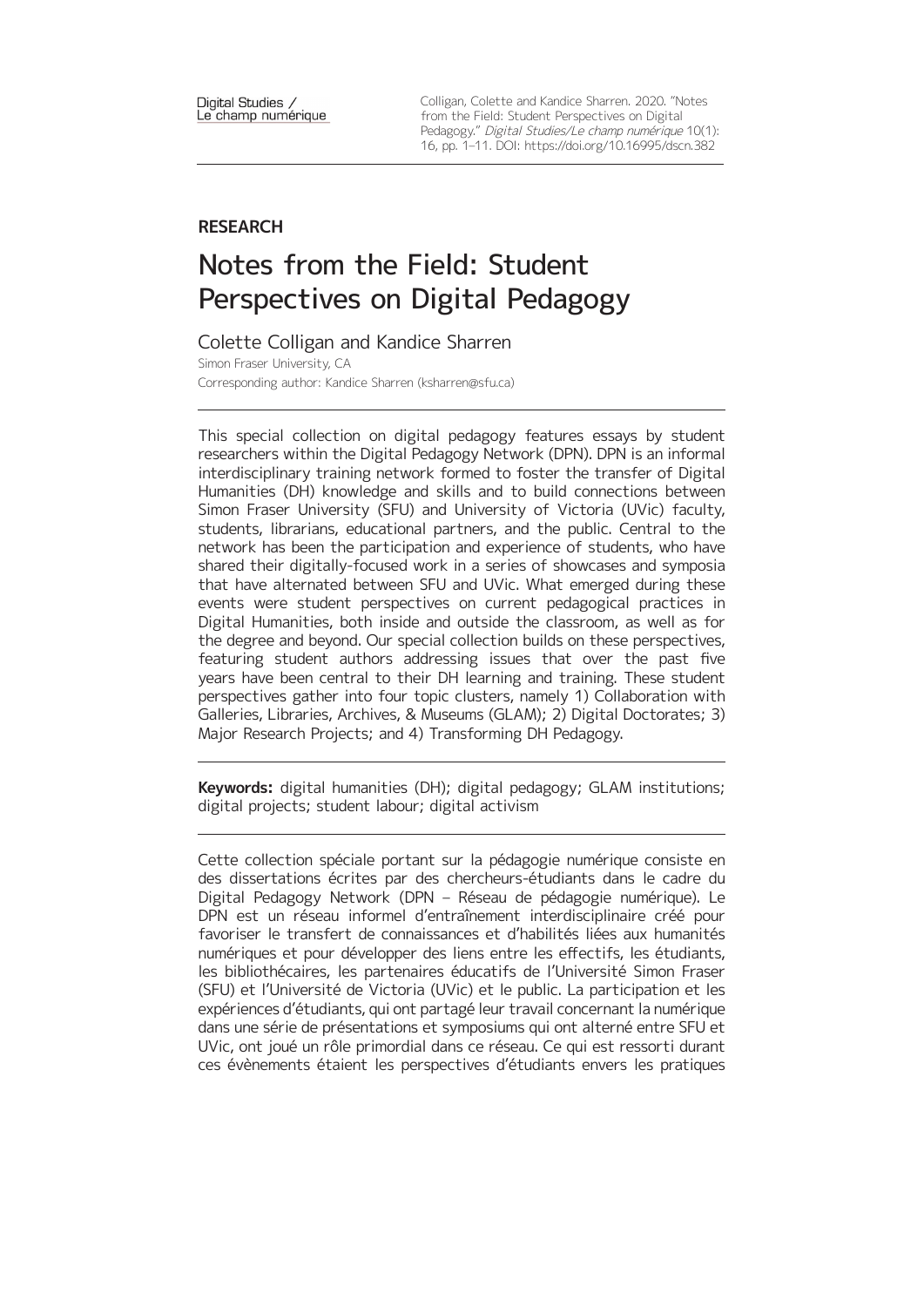pédagogiques actuelles dans les humanités numériques, tant à l'intérieur qu'à l'extérieur des salles de classe, pour les programmes universitaires et au-delà. Notre collection spéciale tire parti de ces perspectives, incluant des auteurs-étudiants qui abordent les enjeux essentiels à leurs études et entraînement dans les humanités numériques. Ces perspectives d'étudiants présentent quatre thèmes regroupés, notamment 1) la collaboration avec des institutions GLAM ; 2) des doctorats numériques ; 3) des projets de recherche majeurs ; et 4) la transformation de la pédagogie des humanités numériques.

**Mots-clés:** humanités numériques (HN) ; pédagogie numérique ; institutions GLAM ; projets numériques ; labeur d'étudiants ; activisme numérique

This special collection on digital pedagogy features essays by student researchers within the Digital Pedagogy Network (DPN). DPN is an informal interdisciplinary training network formed to foster the transfer of Digital Humanities (DH) knowledge and skills and to build connections between Simon Fraser University (SFU) and University of Victoria (UVic) faculty, students, librarians, educational partners, and the public. Central to the network has been the participation and experience of students, who have shared their digitally-focused work in a series of showcases and symposia that have alternated between SFU and UVic. What emerged during these events were student perspectives on current pedagogical practices in Digital Humanities, both inside and outside the classroom, as well as for the degree and beyond. Our special collection builds on these perspectives, featuring student authors addressing issues that over the past five years have been central to their DH learning and training and driving change in the field.

These student perspectives gather into four topic clusters, namely 1) Collaboration with GLAM institutions; 2) Digital Doctorates; 3) Major Research Projects; and 4) Transforming DH Pedagogy. Across these four clusters, familiar discussions within Digital Humanities emerge, including those on collaboration (Deegan and McCarty 2012), new skills and training (Ramsay and Rockwell 2012), innovative forms of dissemination (Jagoda 2014), and the distribution of labour (Anderson et al. 2016.; Boyles et al. 2018; Logsdon et al. 2017; Siemens 2009). This special collection's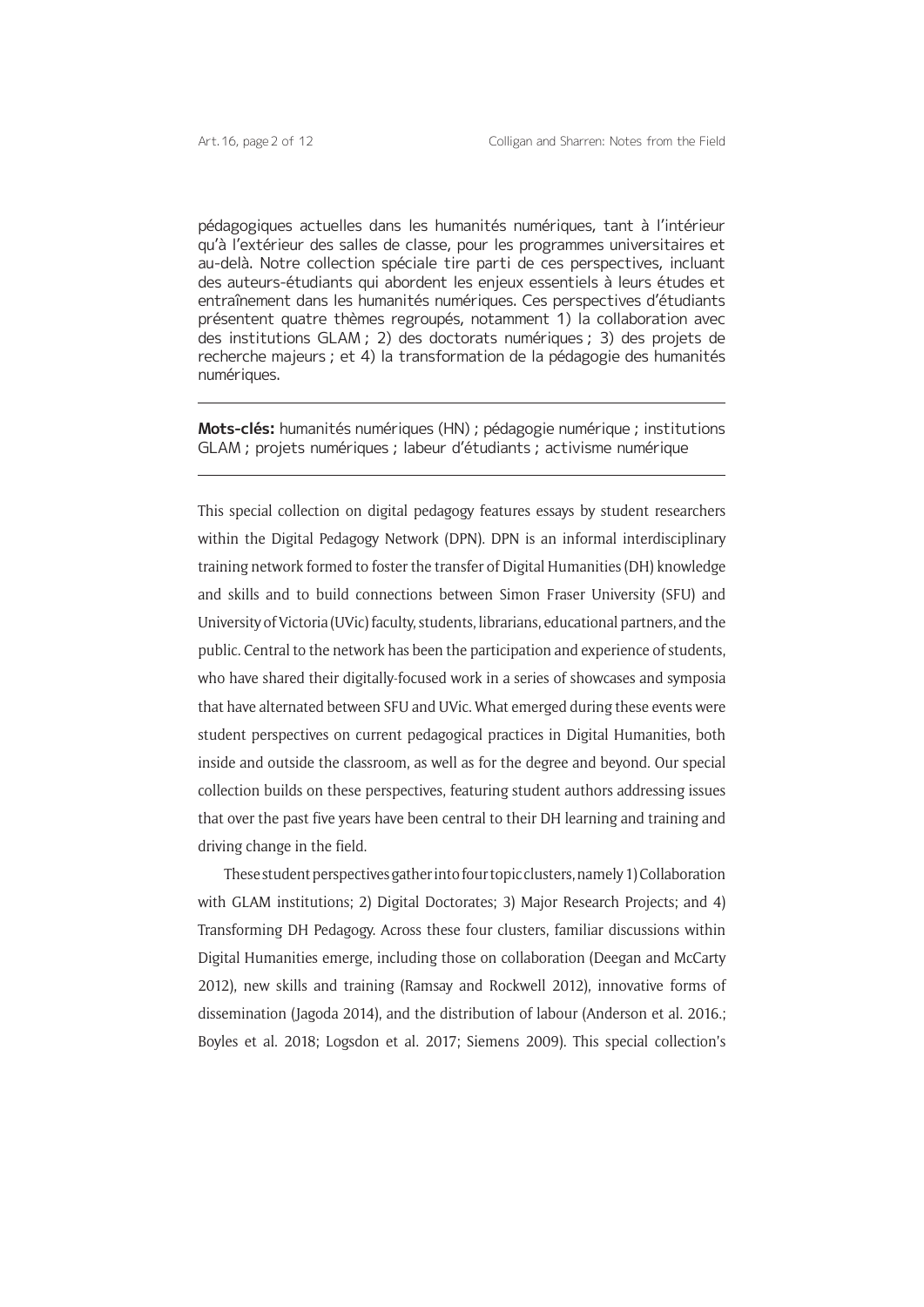experiential approach to digital pedagogy, in which students are provided with opportunities to guide their own learning through hands-on opportunities, foregrounds the complementary nature of in-class and extracurricular learning, as well as the variety of roles students inhabit in DH at various levels of study. The authors of the following essays are not just students enrolled in a degree program, but are collaborators, research assistants, mentors, project managers, and leaders of their own research projects. Their on-the-ground perspectives reveal the excitement that comes from having a sense of agency in their education and developing practical skills and professional connections, as well as a critical sense of the problems that can accompany the emergence of new structures and relationships. Each of our four topic clusters gathers these student perspectives and includes a response from another member of the network, among them faculty, librarians, and other students. As with our face-to-face events, our aim with this special issue is to foster dialogue among various actors working with Digital Humanities approaches and methods.

By centering student perspectives, informed by concrete practical experience as well as critical approaches, this collection works to advance discussions of digital pedagogy in recent years. These have included practical guides (Battershill and Ross 2017), technical how-tos (The Programming Historian 2020), assignment and keyword repositories (Davis et al. 2020), as well metalevel critical discussions on the state of digital pedagogy (Gold and Klein 2016; Anderson et al. 2016; Stommel et al. 2020). We start from the position that pedagogical situations offer a place to create a scholarly community that welcomes a broad range of participants. At the same time, they offer a place to explore and address larger structural concerns in DH about interdisciplinary and intersectoral collaborations, contingent labour, and institutional limitations. Digital Humanities is a field that is grappling with how to create sustainable projects using limited resources, how to navigate relationships with different stakeholders, how to create a more accessible and inclusive scholarly community, and how to bring in political and cultural critique. Our collection reveals how students are engaging through practice and critique with the state of the art in digital pedagogy, and, in turn, advancing the field of DH. If pedagogy is a principal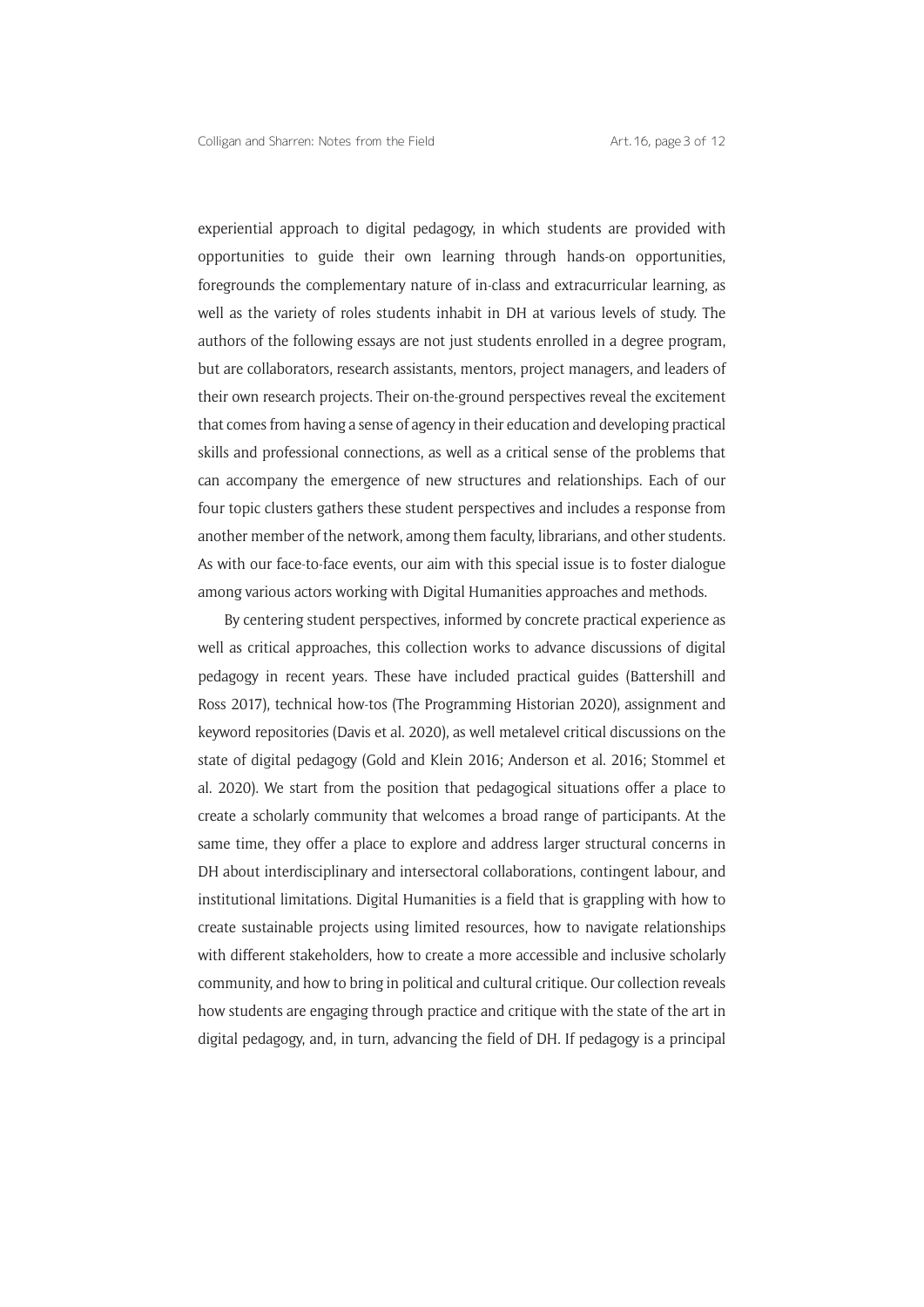concern of DH, as Matthew K. Gold and Lauren F. Klein note in the introduction to *Debates in Digital Humanities 2016*, then students at all levels need to be central in any such discussions.

Our first cluster, "Collaborating with GLAM Institutions," features three essays by students reflecting back on their experiences collaborating with GLAMs (short for galleries, libraries, archives, and museums). The collaborative digital curation and exhibits at the heart of these essays exemplify how digital pedagogy can connect students, faculty, and GLAM professionals working at the intersection of DH, archival fieldwork, and public humanities. Christina Hilburger, Donna Langille, and Melissa Nelson open this cluster describing their work on a digital exhibit for the Redpath Museum to earn credit for their McGill Information Studies course in Digital Curation. Alessandra Bordini, a Masters in Publishing graduate from Simon Fraser University, follows by discussing her involvement, first as a student research assistant and then as a project manager, digitizing and describing a collection of incunabula by the printer-publisher Aldus Manutius held at SFU Special Collections. Finally, Josie Ann Greenhill describes her experiences as an undergraduate student at UVic undertaking an extracurricular digital exhibit of Pre-Raphaelite books in collaboration with UVic Special Collections and the Electronic Textual Cultures Lab. Each essay foregrounds a different student experience (undergraduate and graduate), disciplinary perspective (Information Studies, Publishing, and Art History), and academic purpose (an assignment, a research project, and a practicum). Lisa Goddard and Rebecca Dowson, academic librarians from UVic and SFU respectively, summarize these perspectives through the lens of an emerging form of librarianship in which librarians take a more active role in teaching and research.

Together these essays highlight the importance of collaborating with GLAM Institutions to create public-facing digital scholarly resources. They confirm the pedagogy of building as a way of knowing, described, for example, by Stephen Ramsey and Geoffrey Rockwell. One epistemological gain from making these resources is an enhanced sense of the full digital life cycle of cultural artifacts as they move from creation to dissemination. Greenhill describes how digital curation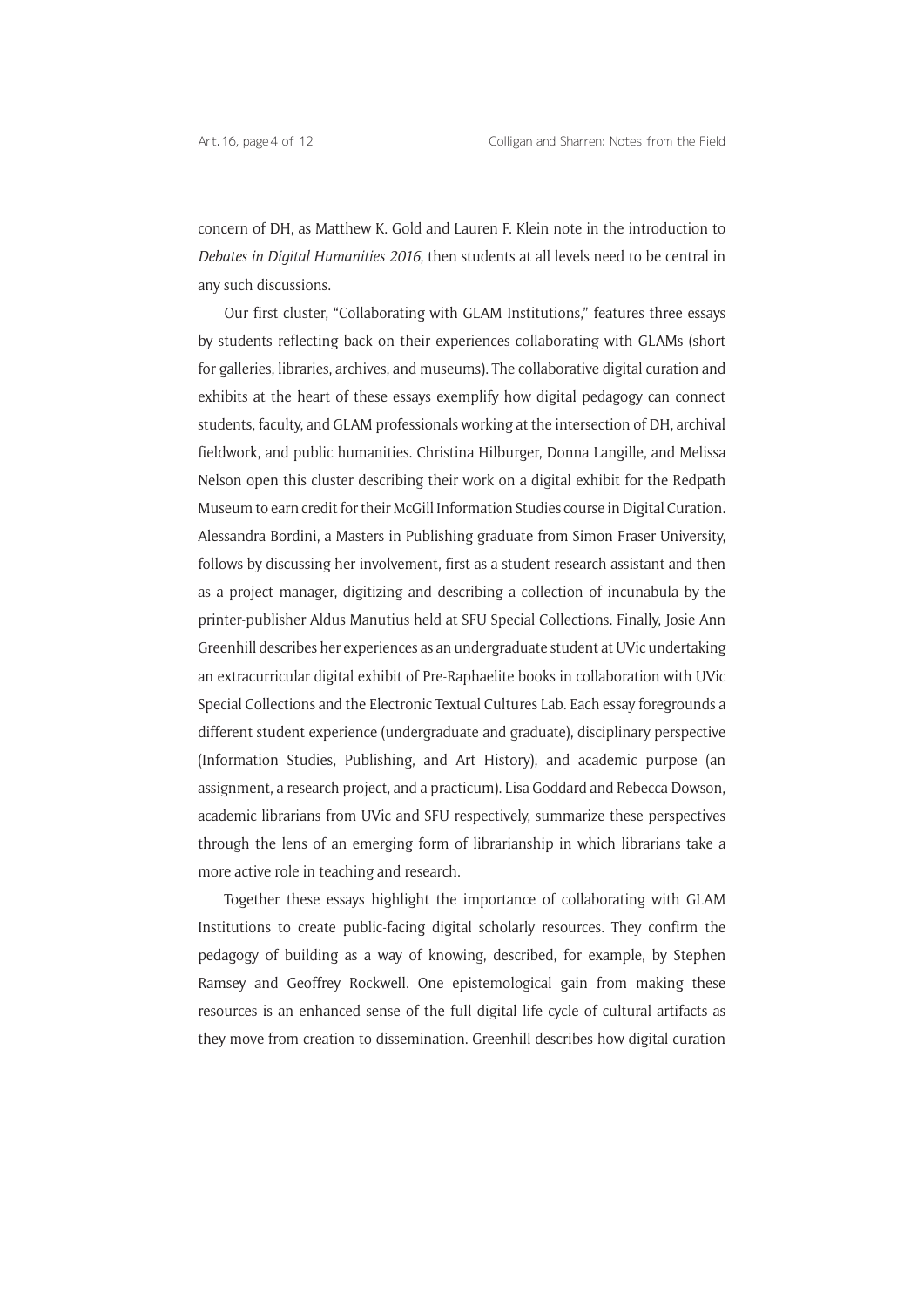brings new attention to unique cultural materials, as well as the collection bias and cultural mediation that their curation brings. Bordini gains new appreciation for the analytical power of descriptive metadata in making the social processes of book production from the past discoverable to new publics. Hilburger, Langille, and Nelson turn their attention to digital preservation, not the usual concern of student projects. Their insights into the processes of digital cultural production and transmission importantly result in an enhanced sense of student agency. The authors of these essays emphasize how their collaboration with GLAMs enabled them to become decision makers and problem solvers in digital curation, while directing their own digital skill development and participating in scholarly production in ways that hold more meaning than the typical student assignment.

These reflections reveal the variety of models of student-GLAM collaborations currently in practice as well as evolving student roles in public-facing digital scholarship. Such descriptions on learning-in-action, however, also expose the need for critical inquiry into the configurations and effects of these collaborations. As new roles for students, faculty, and GLAM personnel are rapidly being reconfigured, and arguably democratized, they also introduce the potential for ill-defined and unsustainable roles. If student agency is prioritized in these collaborations, more thought must be paid to how student agency continues and evolves over the lifespan of digital projects. Hilburger, Langille, and Nelson as well as Greenhill cast reflective glances back on finite projects that had clear endings, but Bordini's role has evolved from that of student researcher to project manager, highlighting the need to plan for changing student roles over the lifespan of a collaborative digital project, as well as labour practices more generally. The discourse of the "mutual benefit" derived from DH collaborations between student researchers and cultural institutions potentially masks the use of free student labour and other unfair labour practices that may detract from the achievements of these collaborations.

Collaborating with GLAM institutions is not the only way for students to gain practical experience with digital methods. Our second cluster, "Digital Doctorates," addresses curriculum design from the perspectives of MA and PhD students whose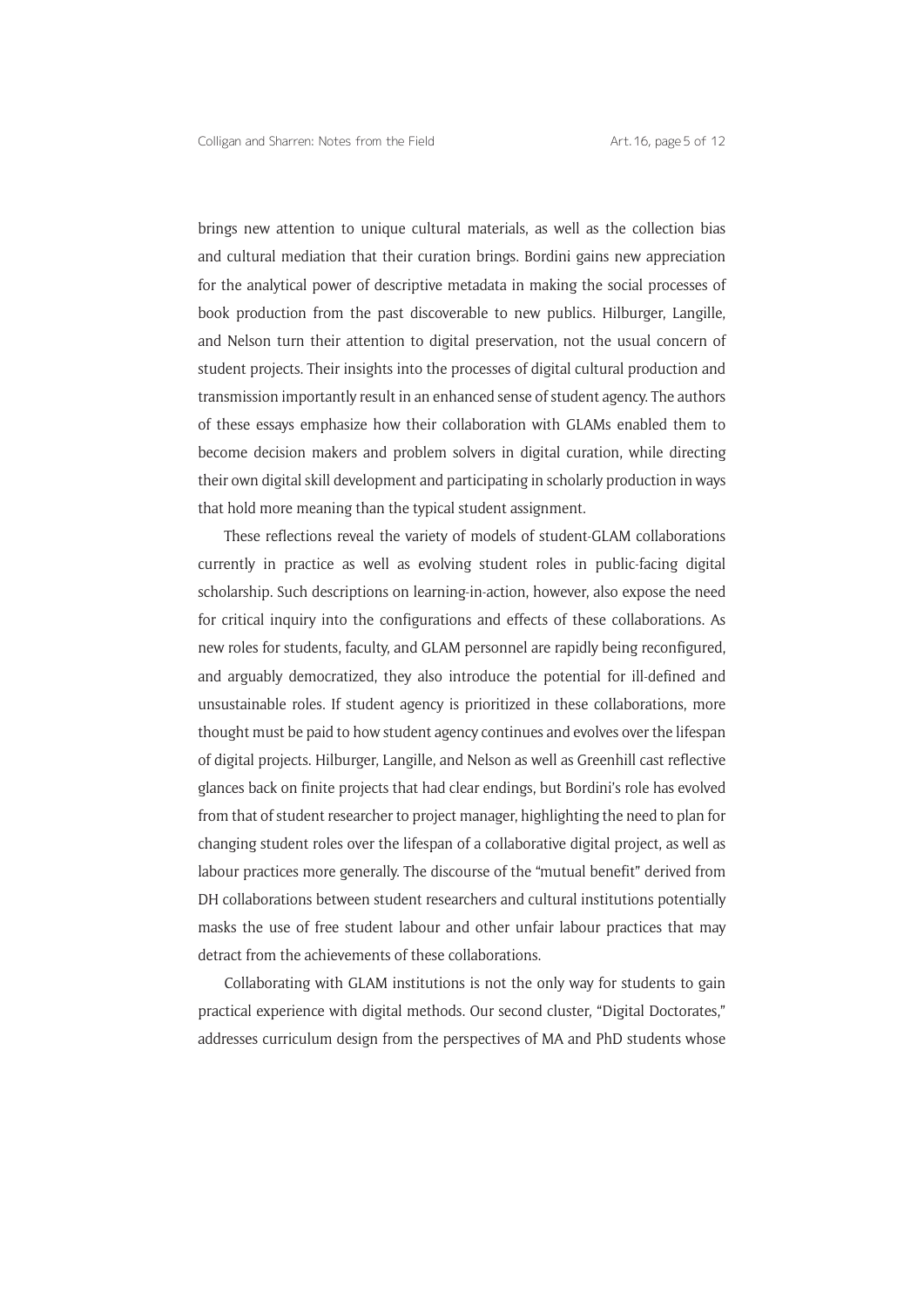capstone projects and dissertations integrate digital research methods. By asking how Digital Humanities projects might be accounted for in graduate programs, these essays explore the rewards, as well as the risks, of integrating digital research into degree requirements. Randa El Khatib opens the cluster with an argument in favour of a digital dissertation, which draws on the portfolio format common to science PhDs, which consists of six peer-reviewed articles or book chapters that draw on her research into the geospatial elements of Milton's epic poem *Paradise Lost*. Reese Alexandra Irwin uses her experience developing a diplomatic digital edition of the first print edition of Jane Austen's unfinished novella *Sanditon* to consider the institutional and administrative complications of integrating digital research into graduate programs. In her essay, she contends that the library is essential to supporting graduate student digital projects, but that to be effective it must be treated as a pedagogical partner by the student's home department. While both El Khatib and Irwin discuss digital projects that are central to their graduate work, Caroline Winter discusses a satellite project; her digital edition of Mary Shelley's Gothic tales complements a monographstyle doctoral dissertation. For Winter, the satellite project is an opportunity for graduate students to develop digital skills, explore different modes of research, and experience being part of a strong community of practice; however, participating in a satellite project can also increase the time to completion, putting students at risk of running out of funding.

The different strategies that these authors outline for incorporating DH projects into their graduate research rely on personal initiative, as well as supervisory and institutional support. In her response, Michelle Levy weighs the risks of the various approaches to digital projects outlined in these essays and concludes that the institutions that house these students must offer greater support by adapting to the changing and increasingly digital landscape of humanities disciplines. However, beyond practical questions about how best to support independent digital research in the context of a graduate program, this cluster also asks how supervisors, institutions, and hiring committees assess this research, which often takes non-traditional forms. Cumulatively, then, this cluster focuses on student research projects to demonstrate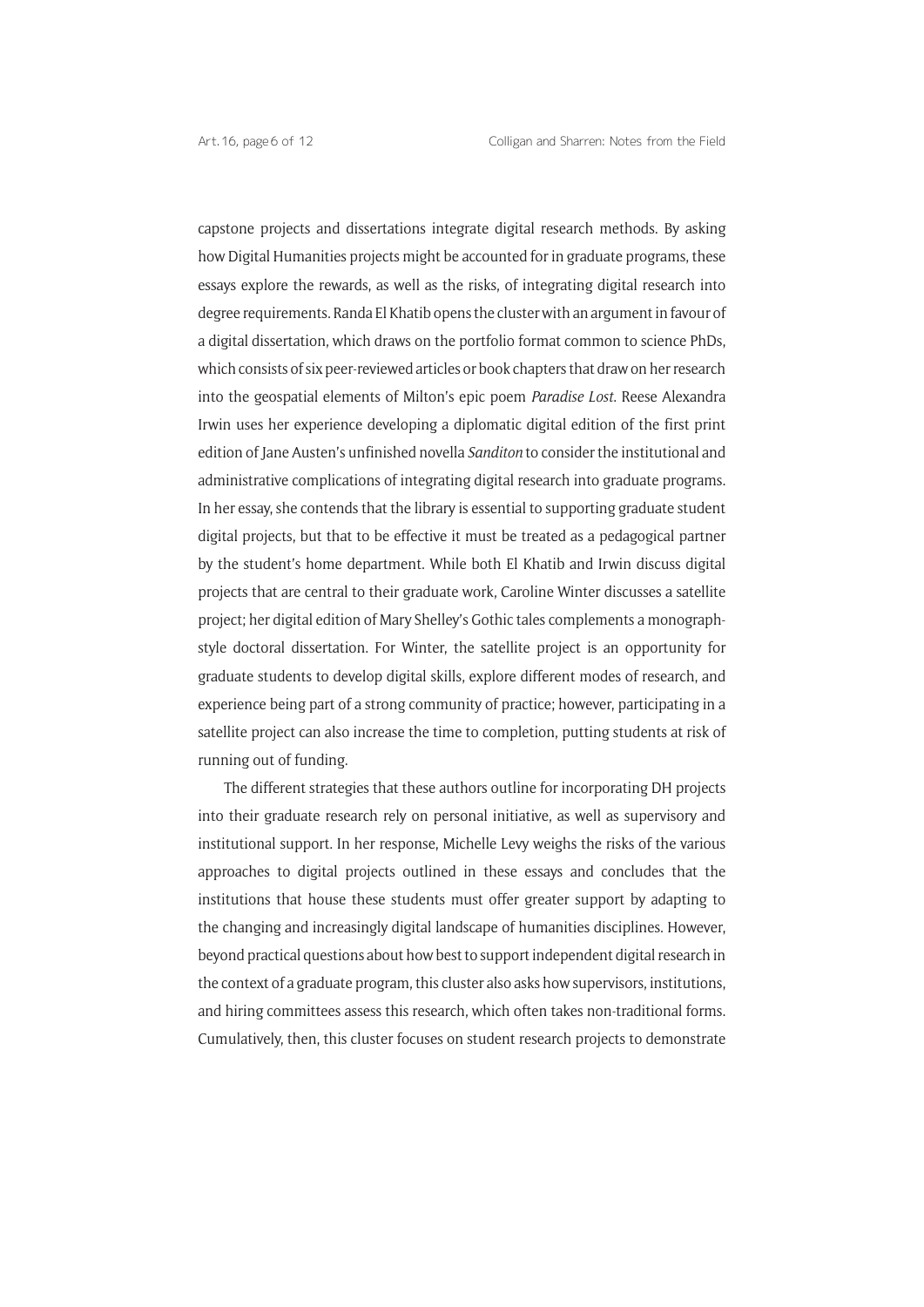their potential to expand learning and outreach, and also to present tactics for working with weaknesses in institutional support and assessment.

But not all student engagement with digital research is part of a curriculum, as our third cluster shows. With the increasing frequency of large-scale Digital Humanities projects, research assistant work has taken on a new form for graduate students in the humanities, often involving large teams. Our third cluster, which addresses student labour on "Major Research Projects," consists of two essays addressing how these kinds of projects offer the opportunity for students to take on new roles. Anna Mukamal, a past project manager for the Modernist Archives Publishing Project (MAPP) and PhD student at Stanford University, begins this cluster by exploring the benefits for students for working on projects that collaborate across institutions. MAPP, a critical digital archive focused on early twentieth-century publishing history, involves a number of different processes and initiatives, and, as Project Manager, Mukamal was tasked with facilitating them. Mukamal's experience speaks to the professional and intellectual opportunities that come from working with a network of scholars based in institutions across North America and the UK, especially the rewards of intergenerational mentorship. Kate Moffatt and Kandice Sharren follow Mukamal, focusing on the role of unseen labour in major DH projects, in terms of both the amount of effort that goes into metadata collection and the affective labour that goes into managing a team, through reference to their work as editors of the Women's Print History Project (WPHP), a bibliographical database that seeks to account for women's involvement in print between 1750 and 1836. Moffatt and Sharren address the limitations of the records they use to recover the mostly forgotten women who owned printing and bookselling firms, exploring how collective forms of knowledge production, whether disseminated through eighteenth-century print or twenty-first century databases, privilege some actors and types of labour over others. In her response, MAPP co-Principal Investigator Claire Battershill reflects on the need for the directors of major digital projects to take into consideration the ways in which their project structures interact with existing social and institutional hierarchies.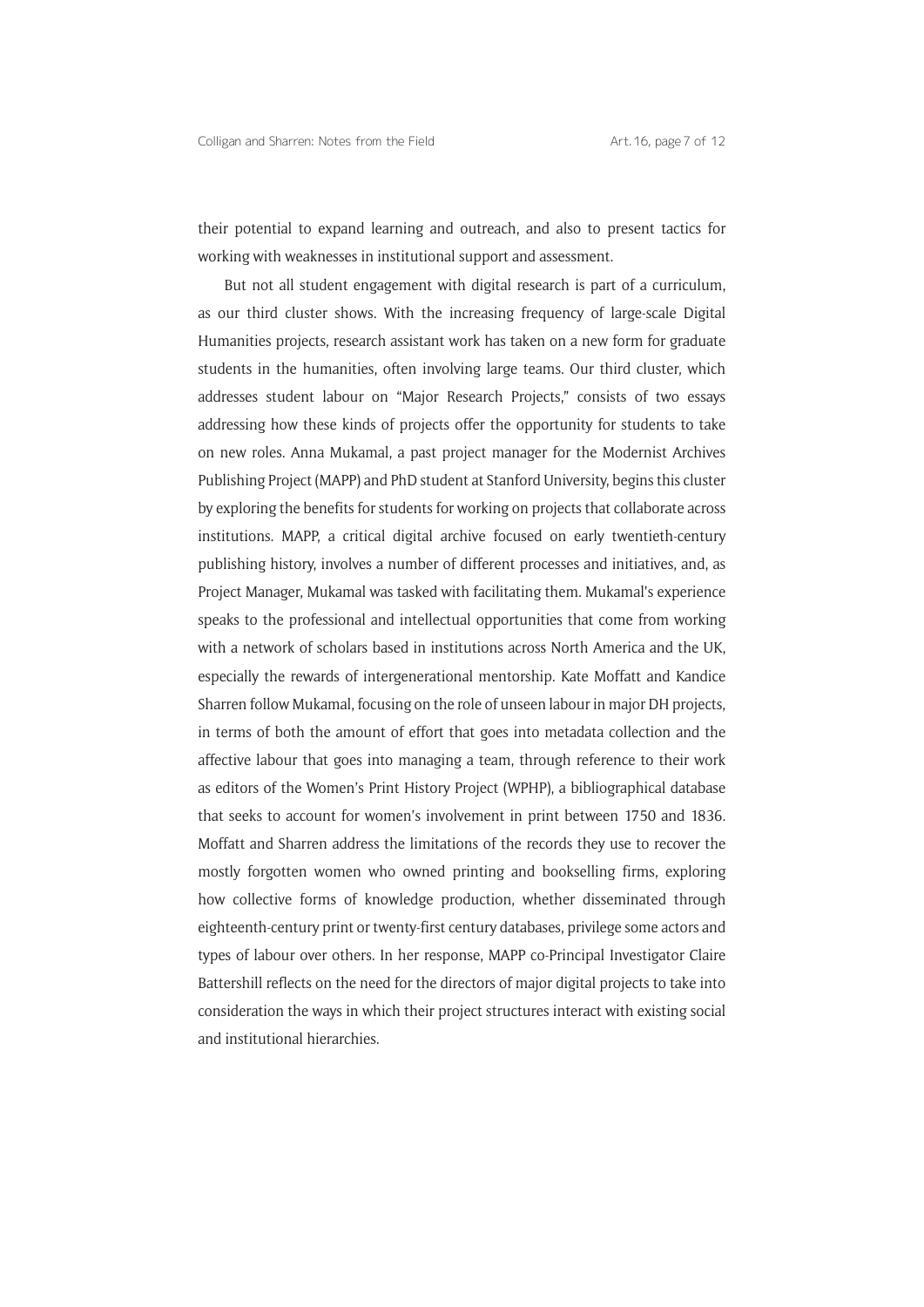The key theme in this cluster is how student labour is used in large-scale digital projects, particularly for students whose work may be adjacent to their research interests but does not necessarily advance their degrees. As Christina Boyles et al. have argued, DH initiatives involving large teams can rely on the labour of early career researchers in temporary positions who are called on to perform administrative duties and support the work of faculty in ways that may detract from their ability to pursue their own research agendas. Graduate student research assistants experience this precarity in heightened ways; often, the positions they occupy are informal, less clearly defined, and dependent upon intermittent funding. Although work on major digital projects can fund graduate degrees and provide the opportunities to develop skills and networks that are otherwise not part of their programs, it also runs the risk of distracting graduate students from their degree requirements. In the case of this cluster, all of the authors are involved in projects with feminist aims, both in terms of the data they make available and the structures of the projects themselves. As feminist projects, they outline a strategy for robust documentation practices that capture the full spectrum of labour that goes into projects such as MAPP and the WPHP and make the significance of that labour visible to those outside of the project.

Our final cluster closes with two essays by students and faculty collaborators seeking to transform the field of Digital Humanities by rethinking pedagogical practices and spaces. Nadine Boulay discusses the design and development of a teaching resource game that shows the experience of transgender, non-binary, and gender nonconforming youth. Underlying the development of this game environment is a carefully articulated theory of intersectionality "wherein categories such as race, gender identity, sexuality, and class cannot be understood as separate axes, but as mutually-constituting and interconnected." Ashley Morford, Arun Jacob, and Kush Patel similarly focus on the importance of pedagogical spaces for developing an anti-colonial DH pedagogy and transmitting this work via citational practices and networks. They emphasize the significance of UVic's Digital Humanities Summer Institute, as well as other digital spaces, as sites for developing and teaching a theory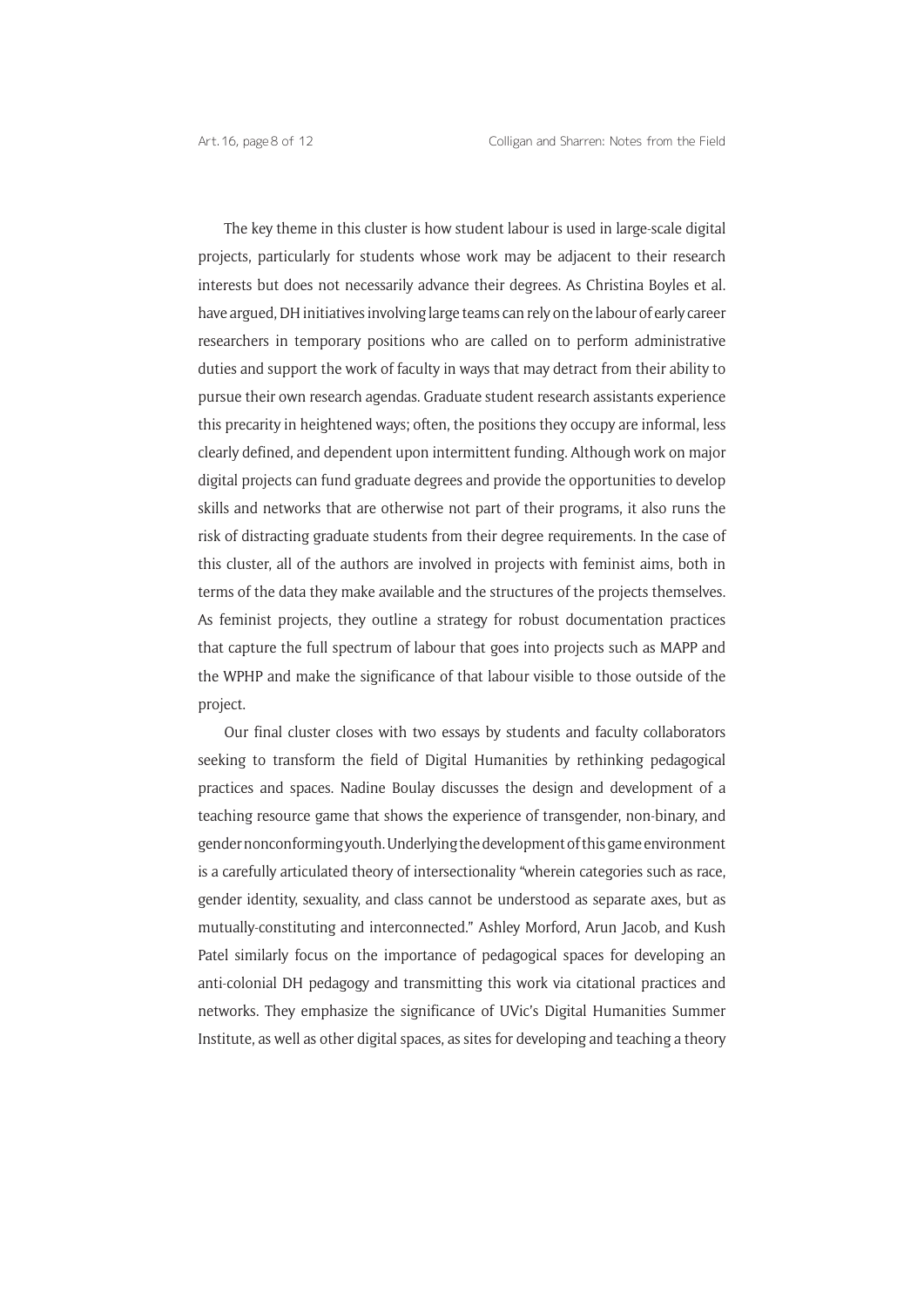of inclusive and activist digital pedagogy that is explicitly intersectional and socially inclusive.

Each essay reveals the importance of pedagogy in bringing social justice to the Digital Humanities. By integrating anti-colonial and intersectional practices into digital pedagogy, they help drive the field of DH toward social innovation. Taken together, these essays demonstrate that transforming DH into a politically engaged, socially just, and inclusive field involves ongoing critical attention to pedagogical spaces and practices. Kimberly O'Donnell responds to these papers as a graduate student and Digital Fellow at Simon Fraser University, offering her own perspective on the importance of bringing cultural critique and intersectional approaches to digital pedagogy.

COVID-19 struck just as we finished writing this introduction. Amidst widespread disruptions and shifts to online and remote teaching, what has emerged is the extent to which face-to-face interactions and engagement with material objects remains, in many cases, an essential component of digital pedagogy, whether students are digitizing and curating exhibits of holdings in a GLAM institution, working with librarians to develop a digital project, building a research team for a major project, or developing and facilitating workshops. While one of the frequently cited goals of DH is to make materials and knowledge accessible to a wider range of people via digital technologies, the digital turn does not mean that all DH work can be completed digitally. Indeed, the fundamentally collaborative and material nature of many of the projects and initiatives described in the following essays reveal that much of DH scholarship is fundamentally rooted in immediate social and geographical relationships -- relationships that have been rapidly overturned during the pandemic. After all, this collection emerged from the in-person symposia and showcases we held in Victoria and Vancouver to celebrate student achievement and foster connections. Digital pedagogy often focuses on questions of tools and methods, but our present situation reminds us that we must attend to the social and cultural processes that condition their use. The student-centered experiential and critical insights advanced in the chapters that follow do just that, by bringing attention to issues of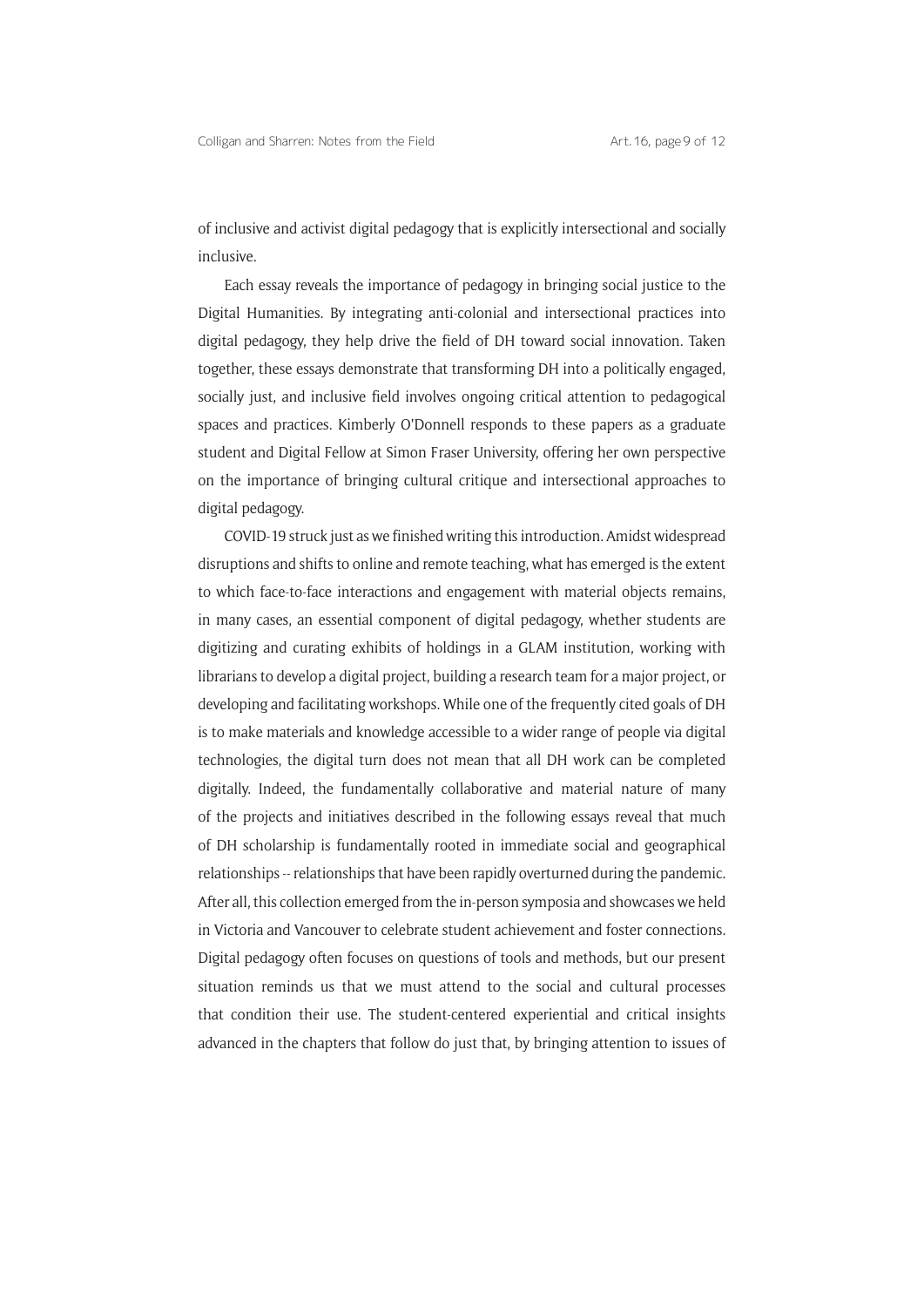collaboration, degree requirements, research training, and social justice activism in DH – all the more pressing during our present public health and social crises. Our hope is that this special issue will help students, faculty, librarians, and academic administrators critically navigate this new pedagogical landscape amidst powerful pressures to go rapidly digital and adapt online.

### **Acknowledgements**

We would like to acknowledge Lisa Goddard, Michelle Levy, Rebecca Dowson, Alyssa Arbuckle, Claire Battershill, Matt Huculak, Deanna Reder, Stephen Ross, Jentery Sayers, and Raymond Siemens, who helped create the Digital Pedagogy Network, with the support of a Social Sciences and Humanities Research Council Connections grant. Michelle Levy has additionally played an important role in conceptualizing this special issue for *Digital Studies,* along with its three co-editors, Colette Colligan, Kimberly O'Donnell, and Kandice Sharren. Finally, we wish to thank the participants at our DPN events for their thoughtful contributions as well as the anonymous peer reviewers for their feedback on the essays gathered in this issue.

### **Competing interests**

The authors have no competing interests to declare.

### **Author note**

Authors are listed alphabetically.

### **References**

- **Anderson, Katrina, Lindsey Bannister, Janey Dodd, Deanna Fong, Michelle Levy,** and **Lindsey Seatter.** 2016. "Student Labour and Training in Digital Humanities." *Digital Humanities Quarterly* 10 (1):1–17. Accessed June 21,2020. [https://scholar.](https://scholar.google.ca/scholar?hl=en&as_sdt=0%2C5&q=Anderson%2C+Katrina%2C+Lindsey+Bannister%2C+Janey+Dodd%2C+Deanna+Fong%2C+Michelle+Levy%2C+and+Lindsey+Seatter.+2016.+�Student+Labour+and+Training+in+Digital+Humanities.�+Digital+Humanities+Quarterly+010+%281%29.+&btnG=) [google.ca/scholar?hl=en&as\\_sdt=0%2C5&q=Anderson%2C+Katrina%2C+Linds](https://scholar.google.ca/scholar?hl=en&as_sdt=0%2C5&q=Anderson%2C+Katrina%2C+Lindsey+Bannister%2C+Janey+Dodd%2C+Deanna+Fong%2C+Michelle+Levy%2C+and+Lindsey+Seatter.+2016.+�Student+Labour+and+Training+in+Digital+Humanities.�+Digital+Humanities+Quarterly+010+%281%29.+&btnG=) [ey+Bannister%2C+Janey+Dodd%2C+Deanna+Fong%2C+Michelle+Levy%2C+a](https://scholar.google.ca/scholar?hl=en&as_sdt=0%2C5&q=Anderson%2C+Katrina%2C+Lindsey+Bannister%2C+Janey+Dodd%2C+Deanna+Fong%2C+Michelle+Levy%2C+and+Lindsey+Seatter.+2016.+�Student+Labour+and+Training+in+Digital+Humanities.�+Digital+Humanities+Quarterly+010+%281%29.+&btnG=) [nd+Lindsey+Seatter.+2016.+"Student+Labour+and+Training+in+Digital+Hum](https://scholar.google.ca/scholar?hl=en&as_sdt=0%2C5&q=Anderson%2C+Katrina%2C+Lindsey+Bannister%2C+Janey+Dodd%2C+Deanna+Fong%2C+Michelle+Levy%2C+and+Lindsey+Seatter.+2016.+�Student+Labour+and+Training+in+Digital+Humanities.�+Digital+Humanities+Quarterly+010+%281%29.+&btnG=) [anities."+Digital+Humanities+Quarterly+010+%281%29.+&btnG=](https://scholar.google.ca/scholar?hl=en&as_sdt=0%2C5&q=Anderson%2C+Katrina%2C+Lindsey+Bannister%2C+Janey+Dodd%2C+Deanna+Fong%2C+Michelle+Levy%2C+and+Lindsey+Seatter.+2016.+�Student+Labour+and+Training+in+Digital+Humanities.�+Digital+Humanities+Quarterly+010+%281%29.+&btnG=)
- **Battershill, Claire,** and **Shawna Ross.** 2017. *Using Digital Humanities in the Classroom A Practical Introduction for Teachers, Lecturers, and Students*. London: Bloomsbury.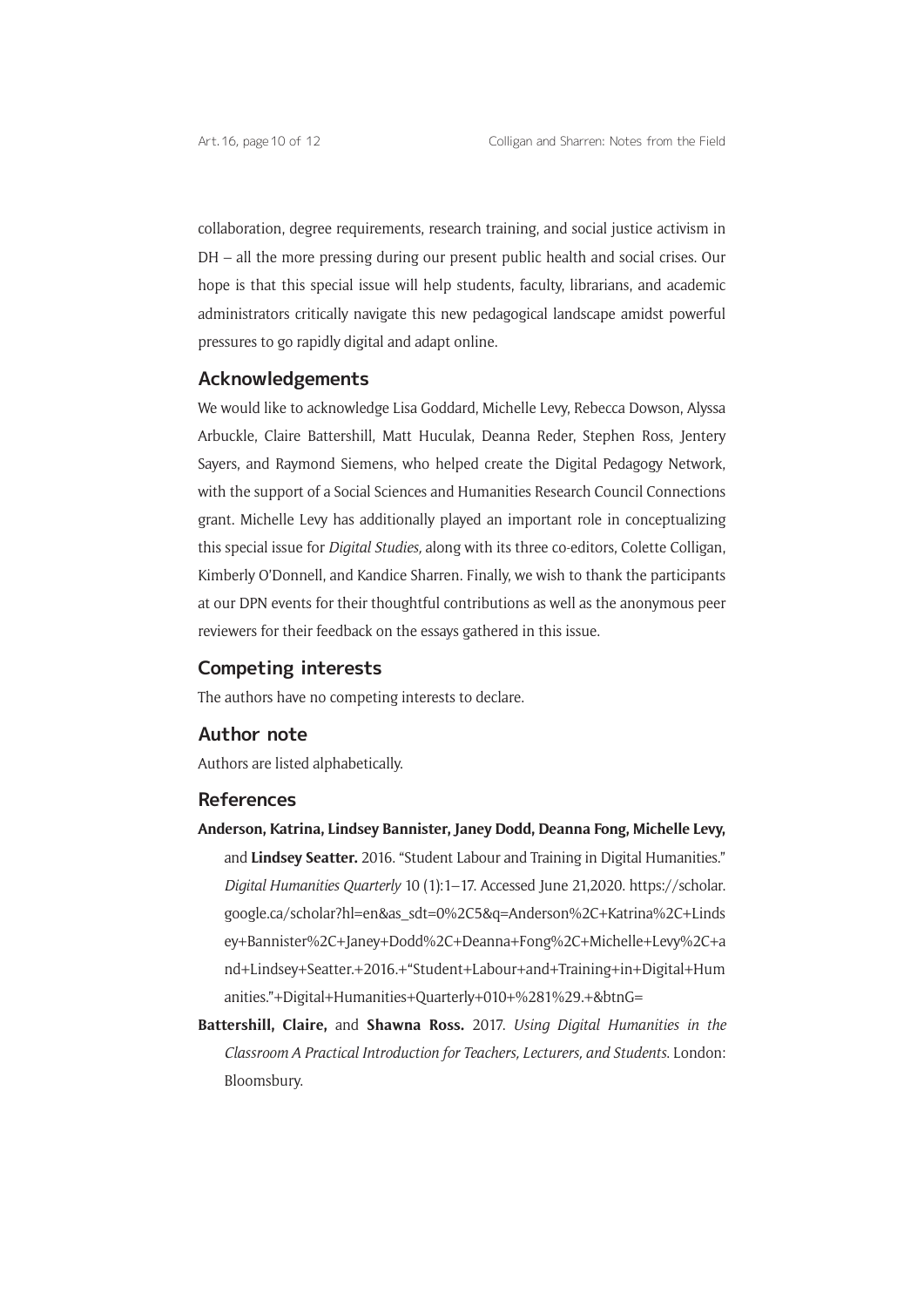- **Boyles, Christina, Anne Cong-Huyen, Carrie Johnston, Jim McGrath,** and **Amanda Phillips.** 2018. "Precarious Labor and the Digital Humanities." *American Quarterly* 70(3): 693–700. DOI: <https://doi.org/10.1353/aq.2018.0054>
- **Davis, Rebecca Frost, Matthew K. Gold, Katherine D. Harrys,** and **Jentery Sayers,** eds. 2020. *Digital Pedagogy in the Humanities*. 2020. Modern Language Association. Accessed June 21. [https://digitalpedagogy.hcommons.org/.](https://digitalpedagogy.hcommons.org/)
- **Deegan, Marilyn,** and **Willard McCarty,** eds. 2012. *Collaborative Research in the Digital Humanities*. Abingdon; New York: Routledge.
- **Gold, Matthew K.,** and **Lauren F. Klein.** 2016. "Digital Humanities: The Expanded Field." In *Debates in Digital Humanities 2016*, edited by Matthew K. Gold and Lauren F. Klein, ix–xvi. Minnesota: University of Minnesota Press.
- **Jagoda, Patrick.** 2014. "Gaming the Humanities: Digital Humanities, New Media, and Practice-Based Research." *Differences: A Journal of Feminist Cultural Studies* 25(1): 190–215. DOI: <https://doi.org/10.1215/10407391-2420045>
- **Logsdon, Alexis, Amy Mars,** and **Heather Tompkins.** 2017. "Claiming Expertise from Betwixt and Between: Digital Humanities Librarians, Emotional Labor, and Genre Theory." *College & Undergraduate Libraries* 24 (2–4): 155–70. DOI: <https://doi.org/10.1080/10691316.2017.1326862>
- **Ramsay, Stephen,** and **Geoffrey Rockwell.** 2012. "Developing Things: Notes toward an Epistemology of Building in the Digital Humanities." *Debates in the Digital Humanities*, edited by Matthew K. Gold, 75–84. Minnesota: University of Minnesota Press. DOI: [https://doi.org/10.5749/minnesota/9780816677948.](https://doi.org/10.5749/minnesota/9780816677948.003.0010) [003.0010](https://doi.org/10.5749/minnesota/9780816677948.003.0010)
- **Siemens, Lynne.** 2009. '"It's a Team If You Use 'Reply All'": An Exploration of Research Teams in Digital Humanities Environments." *Literary and Linguistic Computing* 24 (2): 225–33. DOI:<https://doi.org/10.1093/llc/fqp009>
- **Stommel, Jesse, Chris Friend,** and **Sean Michael Morris.** 2020. *Critical Digital Pedagogy: A Collection.* Hybrid Pedagogy Inc. Accessed September 11. [https://](https://cdpcollection.pressbooks.com/) [cdpcollection.pressbooks.com/](https://cdpcollection.pressbooks.com/)
- **The Programming Historian.** 2020. " The Programming Historian."Accessed June 21. [https://programminghistorian.org/en/.](https://programminghistorian.org/en/)